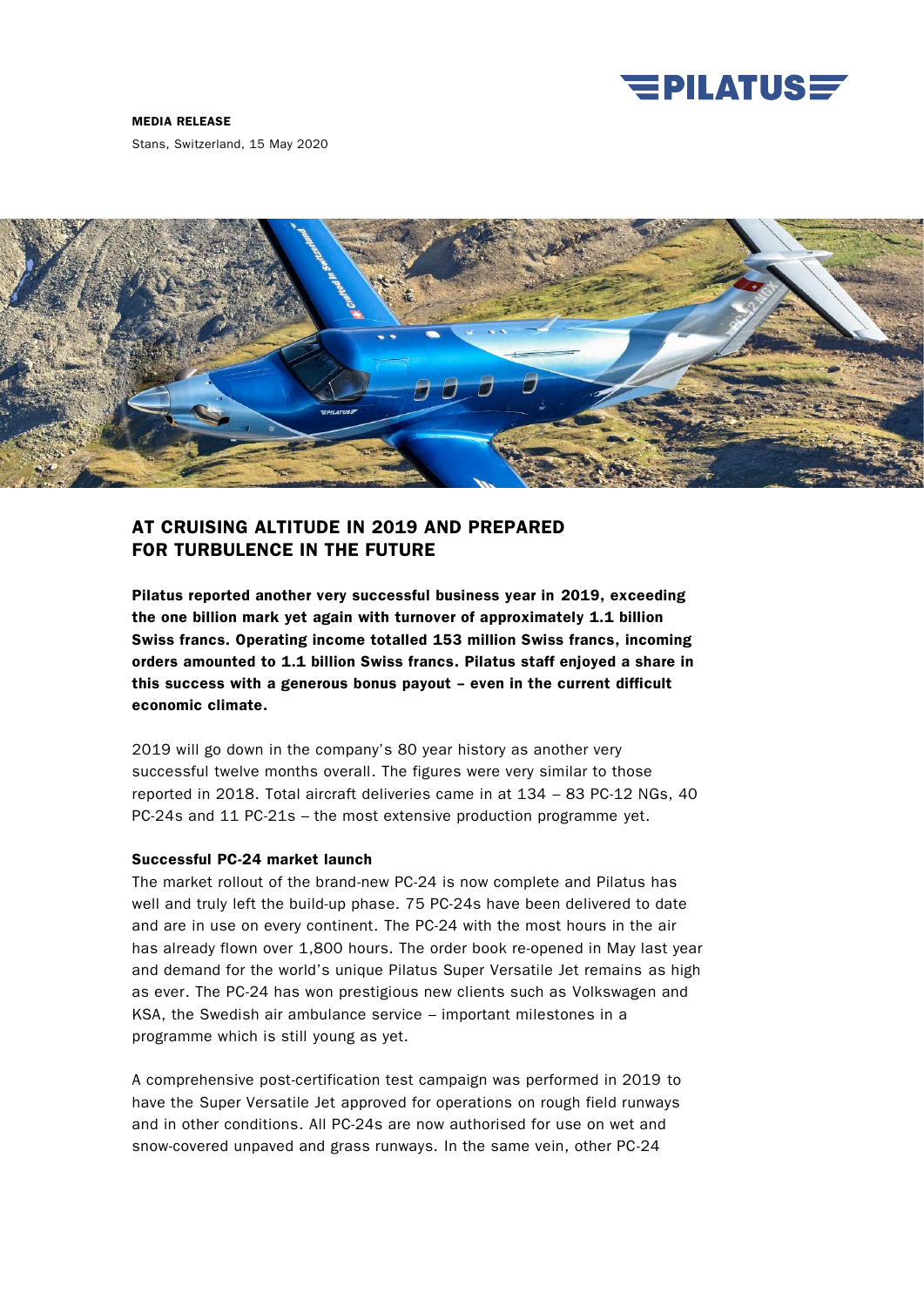

Page 2/4

product improvements have been made to eliminate initial teething problems and provide customers with extra added benefits.

### Excellent response to the PC-12 NGX

Pilatus launched the PC-12 NGX in autumn 2019: compared to its predecessor, this further development of the world's best-selling single-engine turboprop in class now boasts an improved engine, smarter avionics and a completely re-designed cabin with larger windows. The new PT6E-67XP engine by Pratt & Whitney Canada is particularly impressive: its electronic propeller and engine control system is a worldwide first in this market segment. After obtaining certification in 2019 and making appropriate changes to the production line, the market launch generated a large number of orders. This month saw the first customers take to the skies aboard their new NGXs.

### Major PC-21 order from Spain

Finalised in 2019 and signed in January 2020, the PC-21 order from Spain is a very important step in securing future operations. From 2021 onwards, Pilatus will deliver a total of 24 PC-21s to the Spanish Air Force, the Ejército del Aire. Spain is the third European air force to opt for this Next Generation Trainer. If the General Aviation Division is indeed heavily impacted by the current economic difficulties, this order will prove essential for Pilatus in terms of providing sufficient activity for the workforce and continued business success for the company. It also demonstrates the importance of the two-pillar strategy – civilian and military business – in guaranteeing future economic viability.

Pilatus delivered the last of a total of 49 PC-21s to the Royal Australian Air Force in November 2019. This delivery – the final one for the time being – brings the worldwide fleet of PC-21s up to a total of 211 aircraft. An impressive figure indeed, and proof that the PC-21 is now the world's most modern, most efficient training system.

### Employee profit-sharing – nothing changes

At 2,289 the number of full-time jobs across the Pilatus Group increased slightly in 2019. The very good figures for the year deliver the most effective means of thanking Pilatus employees: from apprentice through to senior manager, all employees received their personal share in the profits for 2019 as usual. This year's bonus, paid in April 2020, is equivalent to almost 1.5 times the respective monthly salary. This performance-related employee profitsharing model is contractually agreed with the company's own Workforce Committee and has been in place for over 25 years.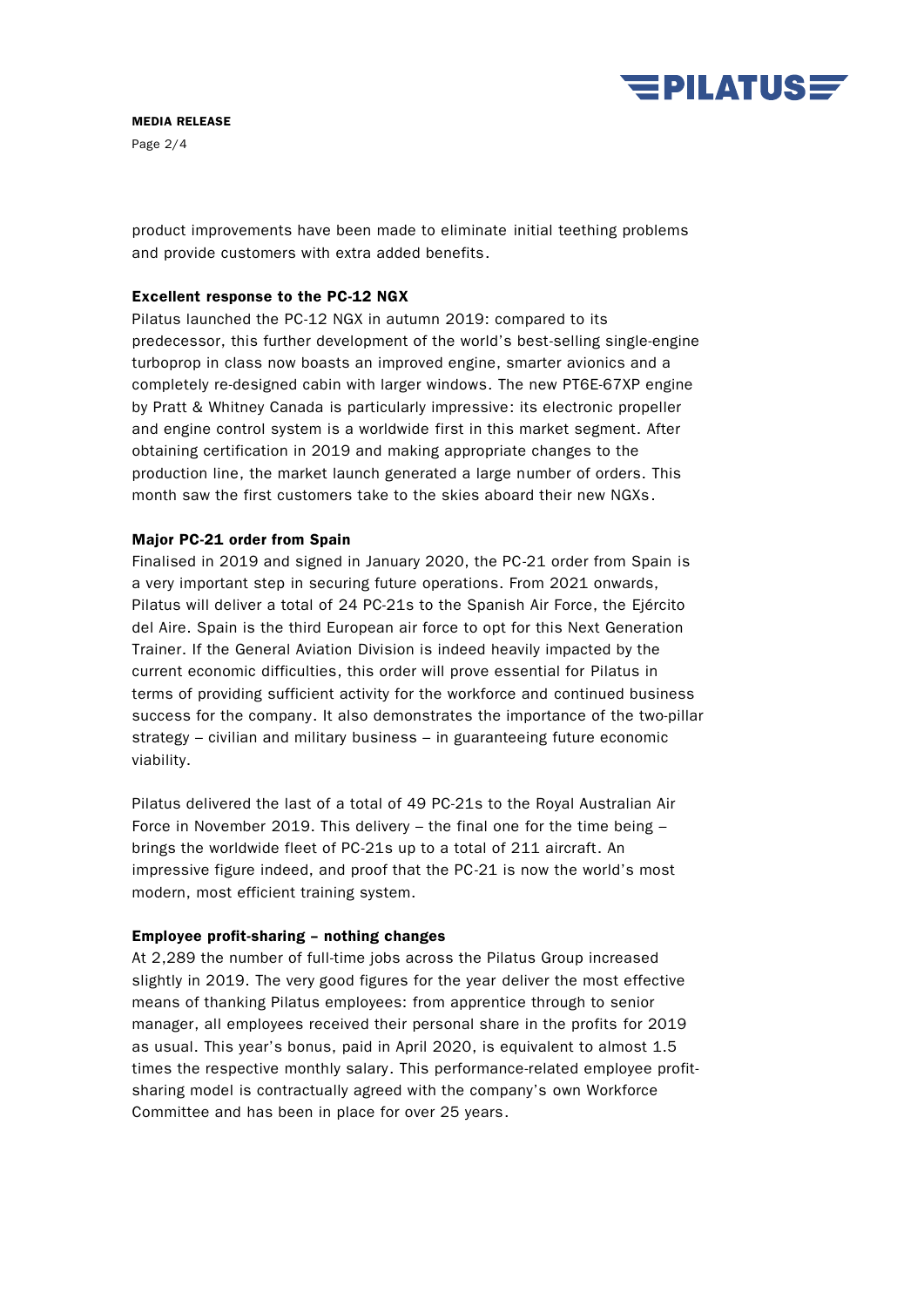

Page 3/4

### Turbulent times in 2020

Pilatus started the year with orders worth over two billion Swiss francs, not including the major order from the Spanish air force. But the corona crisis is bound to leave its mark, and the promising outlook of the early weeks of the year has had to be revised downward. Pilatus was quick to take appropriate countermeasures, including the introduction of short-time work for large numbers of staff. In the meantime, fewer than 20 percent of employees are still affected by this measure. Supply chains remain disrupted, necessitating continuous reassessment of the situation.

# Oscar J. Schwenk on 2019 and the future

Oscar J. Schwenk, Chairman of Pilatus, commented on the annual results as follows: "I am very pleased with our performance in 2019. I note, however, that the corona pandemic has pitched us – and many others – into a period of severe turbulence requiring constant fact-based readjustment of our chosen heading. Every pilot learns how to make the all-important corrections to flight path and altitude. We are doing exactly, reverting to the basics, as taught from the first hours of flight instruction – encompassed in the term good airmanship: aviate, navigate, communicate. In other words, retain control of the business, apply an analytical approach to problems and, finally, define a fact-based plan of action and communication.

Under the leadership of CEO Markus Bucher, I have always tailored my management style to economising during the good times in preparation for the challenges of the future, all the time keeping our feet firmly on the ground – all entrepreneurs know that healthy liquidity comes before everything else! Specifically, that means paying realistic salaries, monitoring fixed costs at all times and distributing profits with prudence. Happily, our investors have supported this sustainable corporate strategy – one which we have deliberately kept free of external loans – for years.

We are not the only ones having to tighten our belts. In a situation which no one could have foreseen, it is reassuring to know that the financial reserves set aside in the past will ensure we are able to navigate the current crisis in preparation for a clean landing and a renewed take-off into the future, together. In the final instance, our business success benefits everyone!"